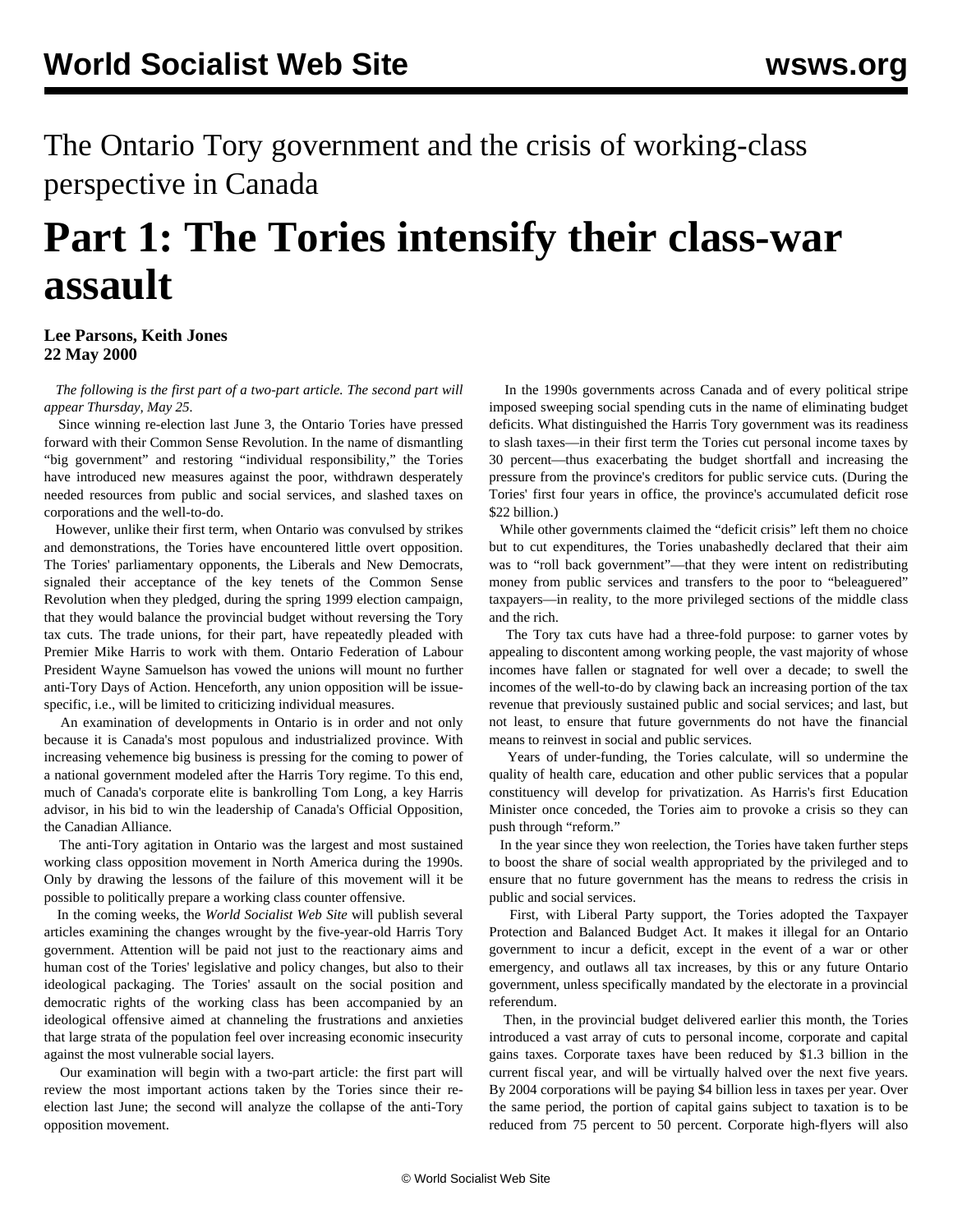benefit from a new tax exemption on their first \$100,000 in annual earnings from stock options.

 To try to mask the class character of their tax-cutting, the Tories reduced tax rates only on the first \$60,000 in personal income. Nonetheless, some 27 percent of the income tax cuts, or \$733 million, will go to the top 5 percent of income earners.

 In tabling the budget, Treasurer Ernie Eves boasted that because of the rapid expansion of Ontario's economy his government had raised "an amazing \$5.3 billion" more in revenue than projected. He then promptly spent all but \$100 million of this windfall—or \$5.2 billion—on various tax cuts, including a \$1 billion, one-time "rebate" of between \$25 and \$200 to every Ontarian who paid income tax in 1999.

 Under conditions where the government is, by its own admission, awash in money, the Tories continue to slash services and programs in all but a handful of areas. A decade of cuts has left the public health system on lifesupport, yet the Tories increased total health care expenditure for the coming year by just \$49 million.

 While nominally the Education Ministry is receiving a 0.8 percent budget increase, cuts in property taxes and increased enrollment mean school boards will in all likelihood receive less per student this year than last. Toronto Mayor and Tory ally Mel Lastman conceded last year that homelessness had become a "national emergency," yet the Tory budget actually cut \$90 million from the municipal affairs and housing ministry. To partially offset increases in expenditures on highways and infrastructure, the Tories are also cutting \$110 million from social services, \$143 million from the environment, and \$57 million from culture and recreation.

 Premier Harris claims that welfare "reform"—a 21.5 percent cut in welfare benefits and the introduction of "workfare"—is the Tories' most significant accomplishment. As proof, he points to a drop of nearly a half million in the number of Ontarians living on welfare benefits since the Tories came to power in June 1995.

 The government, however, has made no effort to track the fate of those who left the welfare rolls, whether they left voluntarily or were pushed off. Ministry of Social Services press releases routinely speak of at least 60 percent having found work, but never say a word about the terms of their employment, let alone the fate of the other 40 percent.

 Unquestionably, many of those who were thrown out of work during the 1991-93 slump did find work in the latter half of the 1990s when the economy was expanding rapidly, but often at much lower wage rates. And their ability to find work had nothing to do with the introduction of workfare. Most tellingly, the same period of economic expansion and shrinking welfare rolls has seen a dramatic rise in both homelessness and food bank use.

 The vilification of welfare recipients as lay-abouts, drug addicts, cheats and criminals has been central to the Tory drive to harness popular anger and anxiety to its campaign to slash what remains of the social safety net. According to a study commissioned by the government and carried out by the prestigious accounting firm KPMG, the Tories have fallen far short in providing workfare with sufficient resources to achieve its stated objectives. But the government simply dismissed the report, and in recent months has announced plans to expand the program. Over the next two years the Tories intend to raise to 30 percent, more than double the current figure, the proportion of welfare recipients compelled to work for their benefits.

 As of last month, municipalities that refuse to participate in workfare or fail to meet their workfare placement targets are to be subjected to financial penalties. Community and Social Services Minister John Baird has pledged that "the Ontario Public Service will demonstrate leadership" in providing for workfare placements, raising the prospect that welfare recipients will be used as conscripted, cheap labor to perform work previously carried out by unionized civil servants.

 Baird has also announced plans to impose a life-time eligibility ban on anyone convicted of welfare fraud and hire 100 new Eligibility Review Officers, to check for fraud and administrative errors that have resulted in overpayments. The Tories 1999 Election Manifesto called for compulsory drug testing of all welfare recipients and compulsory participation in a drug-rehab program for those found to be using drugs.

 While the Tories have cast themselves as opponents of "big government," they have repeatedly authored legislation giving unprecedented powers to the provincial government so that they can unilaterally impose regressive reforms. Under Bill 160, for example, the Tories decentralized bargaining in the education sector, so as to fragment any opposition to their assault on teacher and support-staff working conditions, while centralizing control over education policy and funding in the hands of the Ministry.

 Only after a public outcry did the Tories drop a provision of their "Fewer Municipal Politicians Act" that would have given the cabinet the power to "make regulations ... providing for consequential amendments to any [provincial] act that, in the opinion of [cabinet], are necessary for effective implementation of this act." In other words, the Tories wanted to give cabinet the power to rewrite existing legislation without consulting, let alone securing the approval of, the legislature.

 With the aim of reducing the municipal workforce, the Tories have ordered the merger of Ottawa and its suburbs. Yet the Tories, not wanting to offend the sensibilities of some of their anglo-chauvinist supporters, refused in the name of upholding local democracy to stipulate that the new mega-Ottawa will be bilingual—no matter that the region has a large French-speaking minority and the current City of Ottawa is officially bilingual.

 Crime in Ontario, as in other jurisdictions in North America, has been falling, but this has not stopped the Tory government from beating the lawand-order drum. Over the past year, there has been a steady stream of announcements from the government of increases in the numbers of police officers and prosecutors, of new police registries and changes to the prison system to make it more punitive. Says Solicitor-General David Tsubouchi, "People have the right to not only be safe, but also to feel safe."

 Much of the Tories' law-and-order rhetoric has been directed against young people. The Tories have announced plans to establish three new boot camps for youth and young adults, drafted legislation holding parents legally liable for damage to property caused by their children, and pushed a resolution through the provincial legislature condemning the federal Liberal government's right-wing amendments to the Youth Offenders Act, saying the law as amended still will not make "young criminals accountable for their actions."

 The Tories' law-and-order campaign is a "wedge issue" designed to detract attention from other seemingly more complicated social questions, cast crime as a product of individual evil as opposed to a social problem, and demonstrate government decisiveness. At a more profound level, it is a response to the deepening social polarization.

 Unable and unwilling to address the social problems produced by the growth of poverty and the dismantling of social and public services, the Tories and the ruling class are driven increasingly toward state repression. This has found its most explicit expression to date in the adoption of the Safe Streets Act, which outlaws washing car windows on a roadway and "aggressive panhandling" (including asking for money near a bus stop or bank machine.) Those found guilty of violating the new law, which came into force last February, are subject to fines of \$500 for the first offense and a \$1,000 fine and jail term of up to six months for subsequent offenses. Armed with the new law, the Toronto police have effectively stamped out squeeging-for-money. In the future, it will no doubt be used on a broader basis to harass the homeless, who are said to number 25,000 in Toronto alone.

The Tories have announced ambitions plans for privatization. The